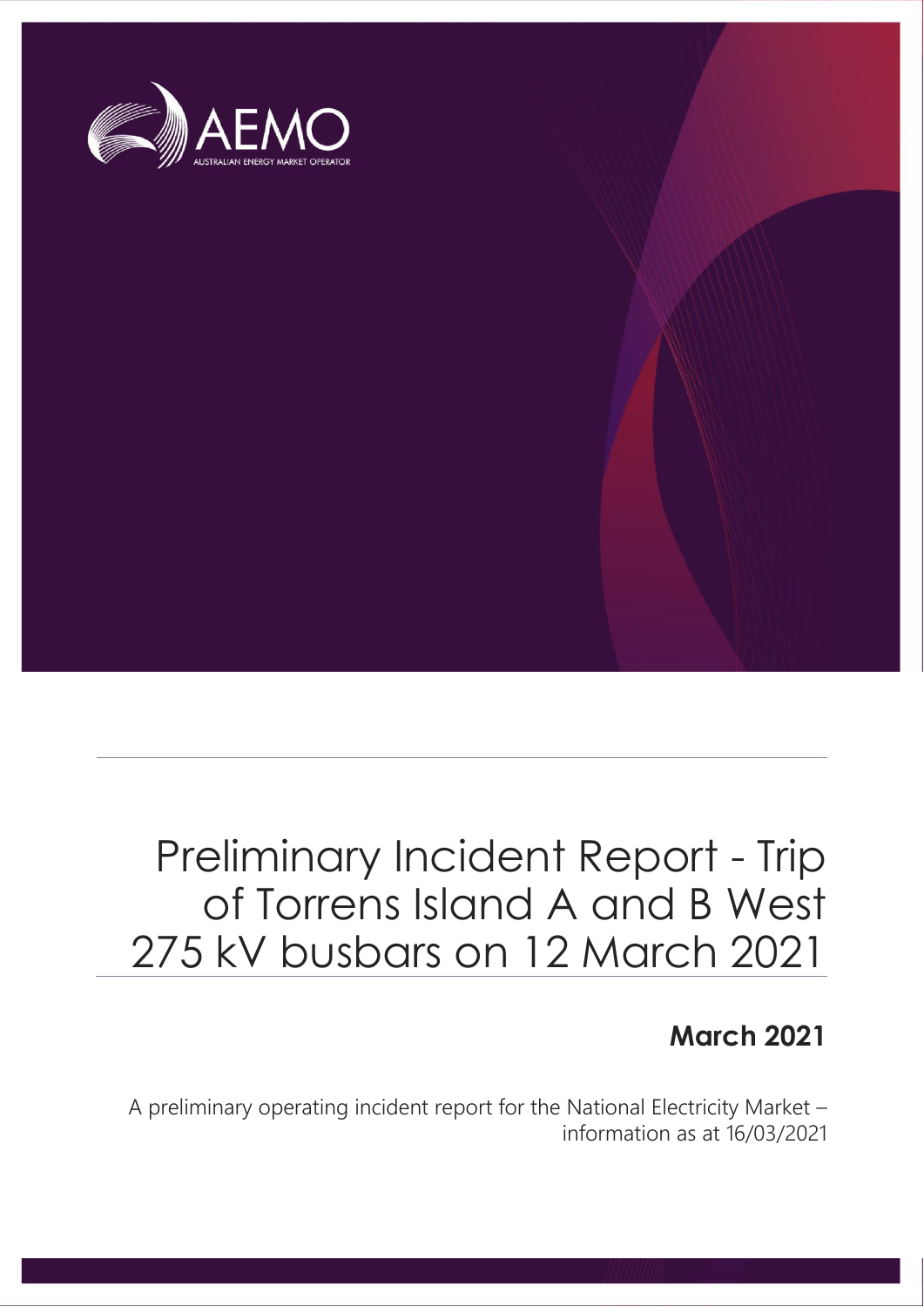### **ABBREVIATIONS**

| Abbreviation | Term                                  |  |
|--------------|---------------------------------------|--|
| <b>AEMC</b>  | Australian Energy Market Commission   |  |
| AEMO         | Australian Energy Market Operator     |  |
| AEST         | Australian Eastern Standard Time      |  |
| <b>LOR</b>   | Lack of Reserve                       |  |
| <b>NEM</b>   | National Electricity Market           |  |
| <b>NER</b>   | National Electricity Rules            |  |
| <b>TNSP</b>  | Transmission Network Service Provider |  |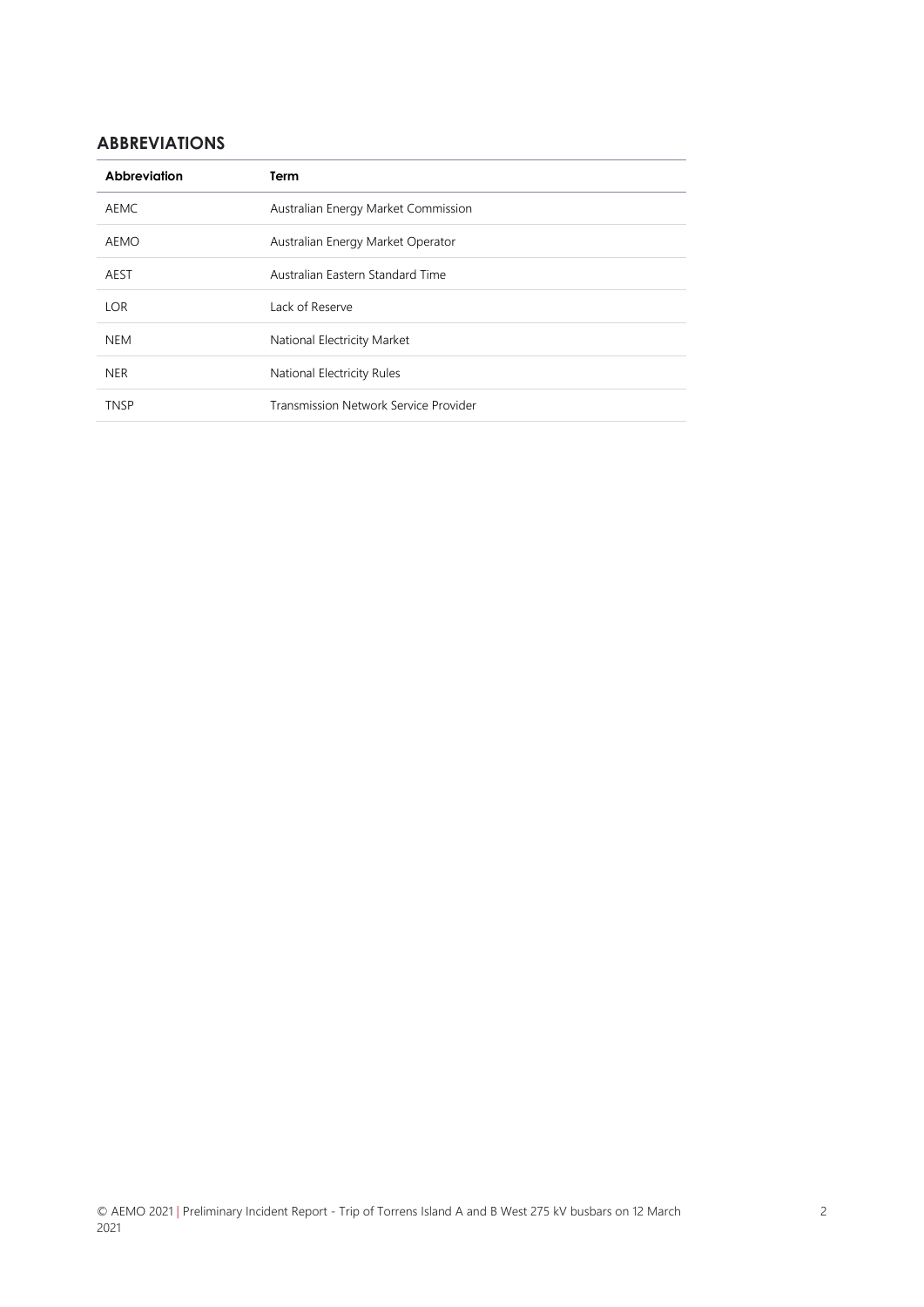# **Important notice**

### **PURPOSE**

AEMO has prepared this preliminary report as part of its review of the reviewable operating incident involving trip of Torrens Island 275 kV West busbar in South Australia on 12 March 2021 as a first step in reporting under clause 4.8.15(c) of the National Electricity Rules.

The observations in this report will be updated in AEMO's final operating incident report, where new information becomes available.

#### **DISCLAIMER**

AEMO has been provided with preliminary data by Registered Participants as to the performance of some equipment leading up to, during and after the event in accordance with clause 4.8.15 of the National Electricity Rules. In addition, AEMO has collated preliminary information from its own systems. Any analysis and conclusions expressed in this document are also of a preliminary nature.

While AEMO has made every reasonable effort to ensure the quality of the information in this report, its investigations are incomplete, and any findings expressed in it may change as further information becomes available and further analysis is conducted. Any views expressed in this report are those of AEMO unless otherwise stated and may be based on information given to AEMO by other persons.

Accordingly, to the maximum extent permitted by law, AEMO and its officers, employees and consultants involved in the preparation of this report:

- make no representation or warranty, express or implied, as to the currency, accuracy, reliability or completeness of the information in this document; and
- are not liable (whether by reason of negligence or otherwise) for any statements or representations in this document, or any omissions from it, or for any use or reliance on the information in it.

### **COPYRIGHT**

© 2021 Australian Energy Market Operator Limited. The material in this publication may be used in accordance with the copyright permissions on AEMO's website.

### **CONTACT**

If you have any questions or comments in relation to this report, please contact AEMO at [system.incident@aemo.com.au.](mailto:system.incident@aemo.com.au)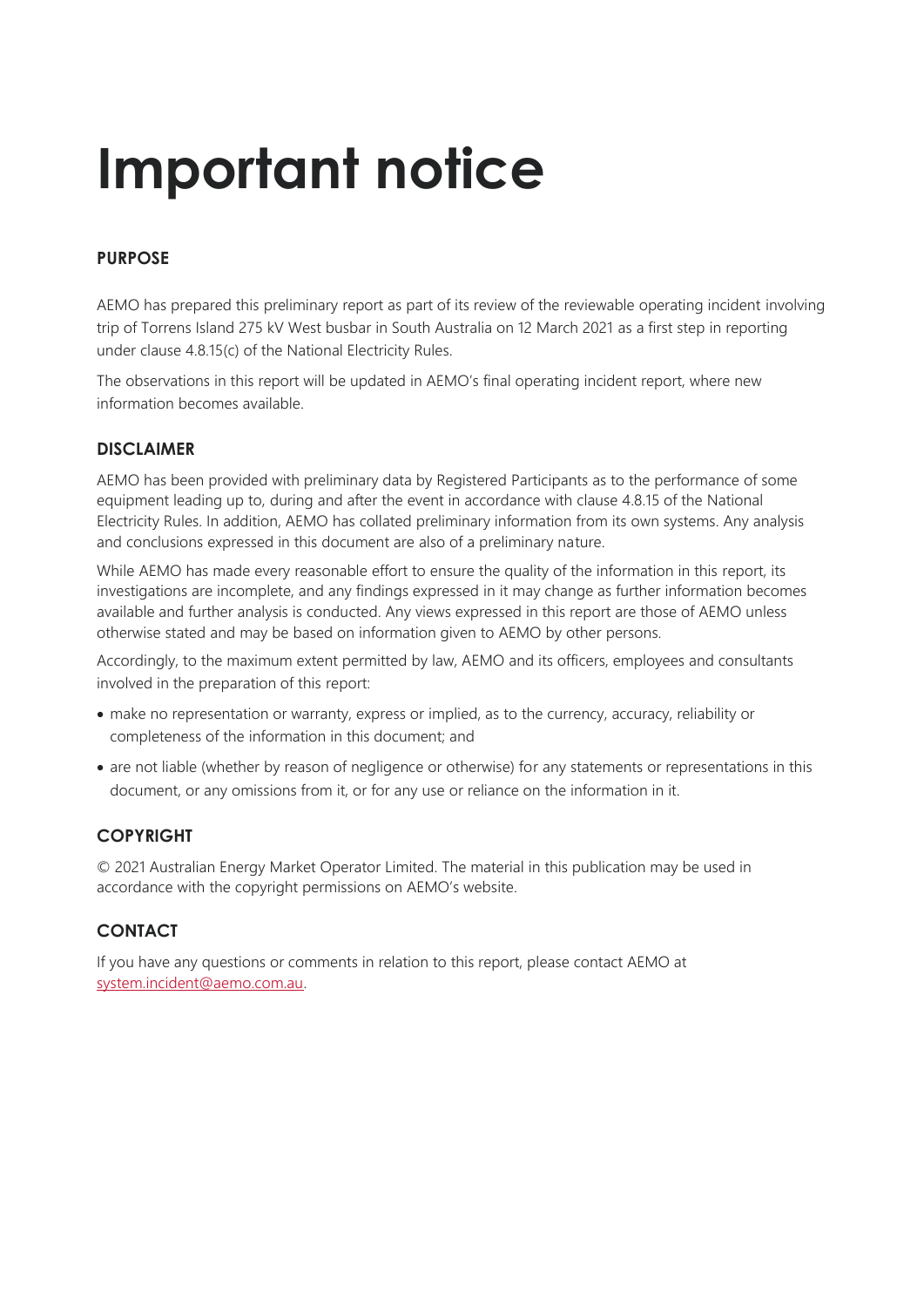### **Contents**

| 1.   | Overview                    | $\sqrt{5}$              |
|------|-----------------------------|-------------------------|
| 2.   | <b>Pre-event conditions</b> | $\overline{\mathbf{5}}$ |
| 3.   | Event                       | 5                       |
| 3.1  | System impacts              | 6                       |
| 4.   | <b>Reclassification</b>     | $\overline{\mathbf{z}}$ |
| 5.   | <b>Constraints</b>          | $\overline{\mathbf{z}}$ |
| 6.   | <b>Market notices</b>       | $\pmb{8}$               |
| 7.   | <b>Next steps</b>           | 9                       |
| A1.  | <b>System Diagrams</b>      | 10                      |
| A2.  | Lack of reserve notices     | 11                      |
| A2.1 | LOR level 1 notice          | 11                      |
| A2.2 | LOR level 2 notice          | 11                      |
| A2.3 | LOR level 3 notice          | 11                      |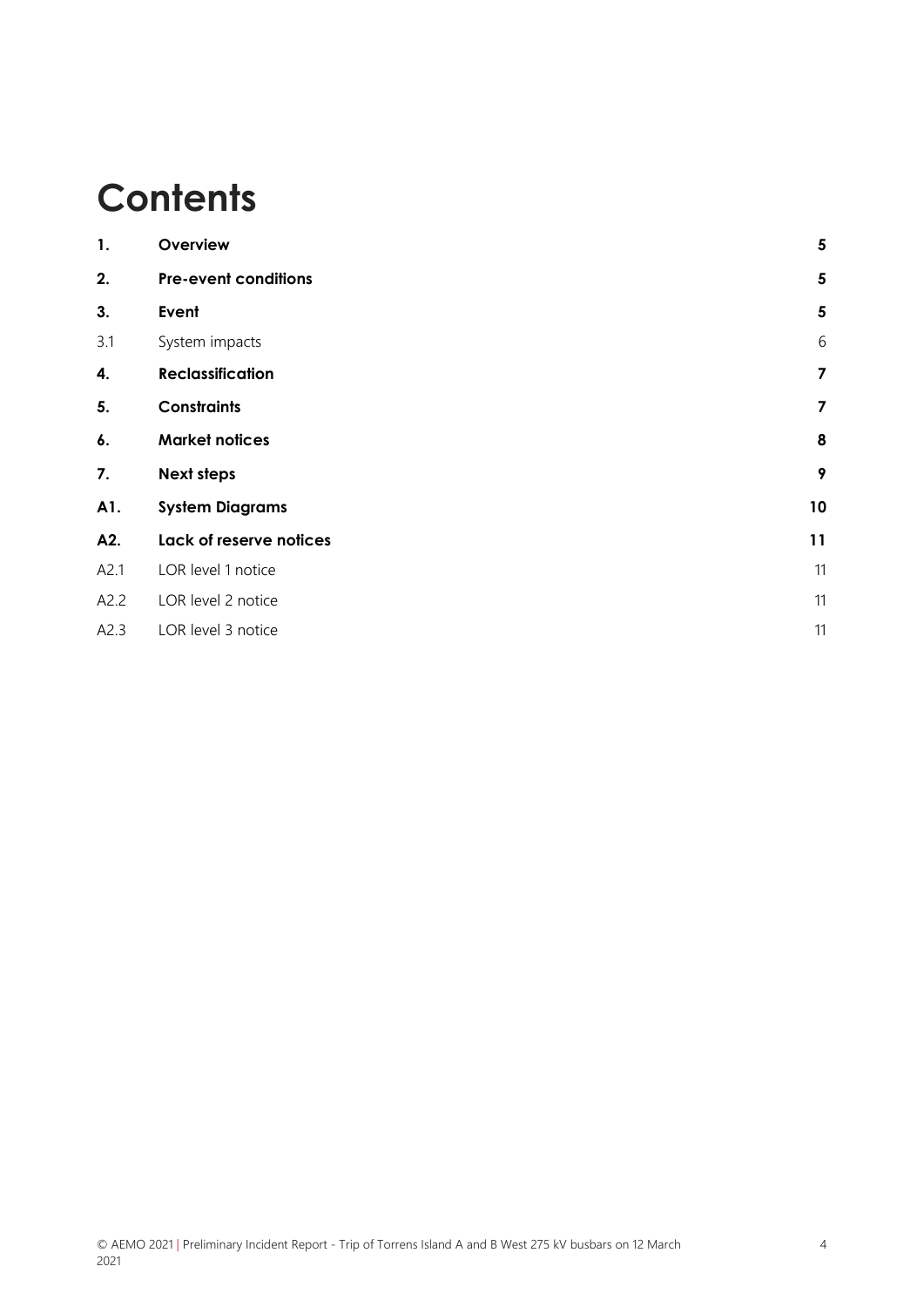## <span id="page-4-0"></span>**1. Overview**

This preliminary report relates to a reviewable operating incident<sup>1</sup> that occurred on 12 March 2021 in South Australia (SA). The incident involved the simultaneous trip of the Torrens Island A West 275 kV busbar (TORW\_A) and Torrens Island B West 275 kV busbar (TORW\_B) (a non-credible contingency event). The TORW\_B trip disconnected Barker Inlet Power station from the system, and the trip of TORW\_A disconnected the Torrens West 275/66 kV West transformer.

This preliminary report provides a summary of the known facts relating to the incident as known at the date of publication and does not attempt to provide any analysis or recommendations.

<span id="page-4-1"></span>National Electricity Market time (Australian Eastern Standard Time [AEST]) is used in this report.

### **2. Pre-event conditions**

Prior to this incident, there was a planned high impact outage of the Moorabool to Mortlake (MOPS-MLTS) 500 kV line in Victoria, which started at 0506 hrs on 12 March 2021 with an expected finish time of 1730 hrs on 19 March 2021. This planned outage meant that a credible single circuit fault on either the Alcoa Portland-Heywood-Moorabool (APD\_HYTS\_MOPS) 500 kV line or any transmission lines between Heywood – Tarrone – Haunted Gully – Moorabool 500 kV substations would result in synchronous separation between Victoria and SA. Prior to giving permission to proceed (PTP) for this planned outage AEMO performed a number of checks and the power system at the time of giving PTP was deemed secure for the entire duration of the outage.

Immediately prior to the incident, all circuit breakers at Torrens Island A and B 275 kV substations were closed. In addition, units 2, 3 and 4 at Torrens Island B power station and Barker Inlet power station were operating. Unit 1 at Torrens Island B and all units at Torrens Island A were not generating prior to the incident.

## <span id="page-4-2"></span>**3. Event**

At 1708 hrs on 12 March 2021 TORW\_A and TORW\_B 275 kV busbars simultaneously tripped. The event resulted in disconnection of Barker Inlet power station in the order of 111 MW and caused the TORW\_A to Torrens West 275/66 kV transformer to disconnect at the TORW\_A end. Preliminary investigations have determined the bus trip was caused by the failure of the Current Transformer (CT) associated with the Torrens Island substation West bus section circuit breaker.

Oil from the failed CT leaked into adjacent cable trenches at Torrens Island substation and caught fire. This oil fire impacted circuit breaker air supplies and operability for Torrens Island Power Station B (TIPS B) unit B3 and unit B4 and control and communications equipment at Torrens Island 275 kV substation.

See Appendix [A1](#page-9-0) for pre and post incident system diagrams.

© AEMO 2021 | Preliminary Incident Report - Trip of Torrens Island A and B West 275 kV busbars on 12 March 2021

<sup>1</sup> See NER clause 4.8.15(a)(1)(i), as the event relates to a non-credible contingency event; and the AEMC Reliability Panel Guidelines for Identifying Reviewable Operating Incidents.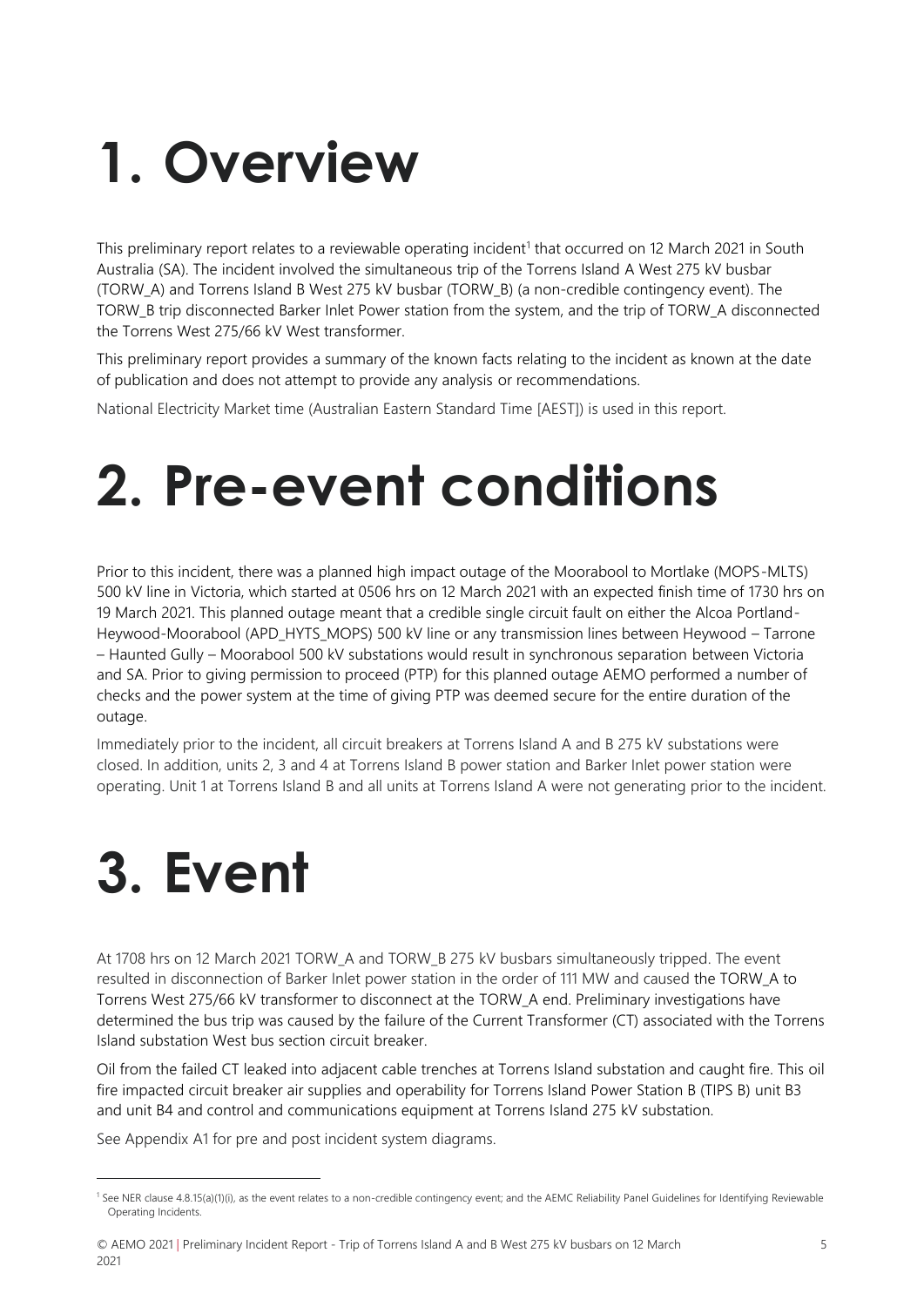[Table 1](#page-5-1) below summarises the key events during this incident.

<span id="page-5-1"></span>

|  |  | Table 1 Sequence of incident events (12 March 2021) |  |
|--|--|-----------------------------------------------------|--|

| <b>Time</b> | Event                                                                                                                                                                                                                                                                |
|-------------|----------------------------------------------------------------------------------------------------------------------------------------------------------------------------------------------------------------------------------------------------------------------|
|             | 12 March 2021                                                                                                                                                                                                                                                        |
| 1708        | Torrens Island A West 275 kV and Torrens Island B West 275 kV busbar tripped, disconnecting Barker Inlet Power Station<br>and the Torrens West 275/66 kV West transformer.                                                                                           |
| 1820        | ElectraNet confirmed that there was a cable trench fire at Torrens Island 275 kV substation                                                                                                                                                                          |
| 1850        | Torrens Island 275 kV substation SCADA failed                                                                                                                                                                                                                        |
| 1915        | ElectraNet confirmed they have requested AGL to shut down Torrens Island Power Station (TIPS) B3 and TIPS B4 units.<br>Reason: low compressed air pressure used by TIPS B3 and TIPS B4 circuit breakers. Constraints invoked for TIPS B3 and<br>TIPS B4 at 1915 hrs. |
| 1955        | AEMO advised AusNet Services that AEMO is requesting reversal (recall) of the Moorabool-Mortlake 500 kV line outage.                                                                                                                                                 |
| 2057        | ElectraNet advised AEMO of loss of comms at Torrens Island power station A.                                                                                                                                                                                          |
| 2105        | ElectraNet advised AEMO there is no longer a requirement to shut down TIPS units B3 and B4. The constraints to reduce<br>their generation to 0 MW were updated to maintain TIPS units B3 and B4 each at 40 MW.                                                       |
| 2253        | ElectraNet advised AEMO that there is no longer a risk of all TIPSB units tripping for a single system fault.                                                                                                                                                        |
|             | 13 March 2021                                                                                                                                                                                                                                                        |
| 0407        | AEMO advised AusNet Services that the recall of the Moorabool-Mortlake 500 kV line outage is no longer required.                                                                                                                                                     |
| 1524        | All Torrens Island 275 kV substation SCADA returned to normal (with the exception of the Torrens Island 275 kV West bus<br>coupler circuit breaker).                                                                                                                 |
| 2208        | Torrens Island B West 275 kV busbar returned to service.                                                                                                                                                                                                             |
|             | 14 March 2021                                                                                                                                                                                                                                                        |
| 0922        | Torrens Island A West 275 kV busbar returned to service.                                                                                                                                                                                                             |

### <span id="page-5-0"></span>3.1 System impacts

A high-level summary of the impact this incident had on the system follows:

- Due to constraints affecting TIPS B's maximum output, options to manage system strength and postcontingent rate of change of frequency in SA were severely impacted during this incident.
- During this incident Lack of Reserve 1 (LOR1) and Lack of Reserve 2 (LOR2) conditions were declared due to a tightening of electricity supply reserves in SA<sup>2</sup>.
- Initial investigations indicate that the system likely remained secure throughout this incident (not withstanding SA system strength considerations).

© AEMO 2021 | Preliminary Incident Report - Trip of Torrens Island A and B West 275 kV busbars on 12 March 2021

<sup>&</sup>lt;sup>2</sup> Refer to Appendix [A2.1](#page-10-1) for an explanation of LOR conditions and notices.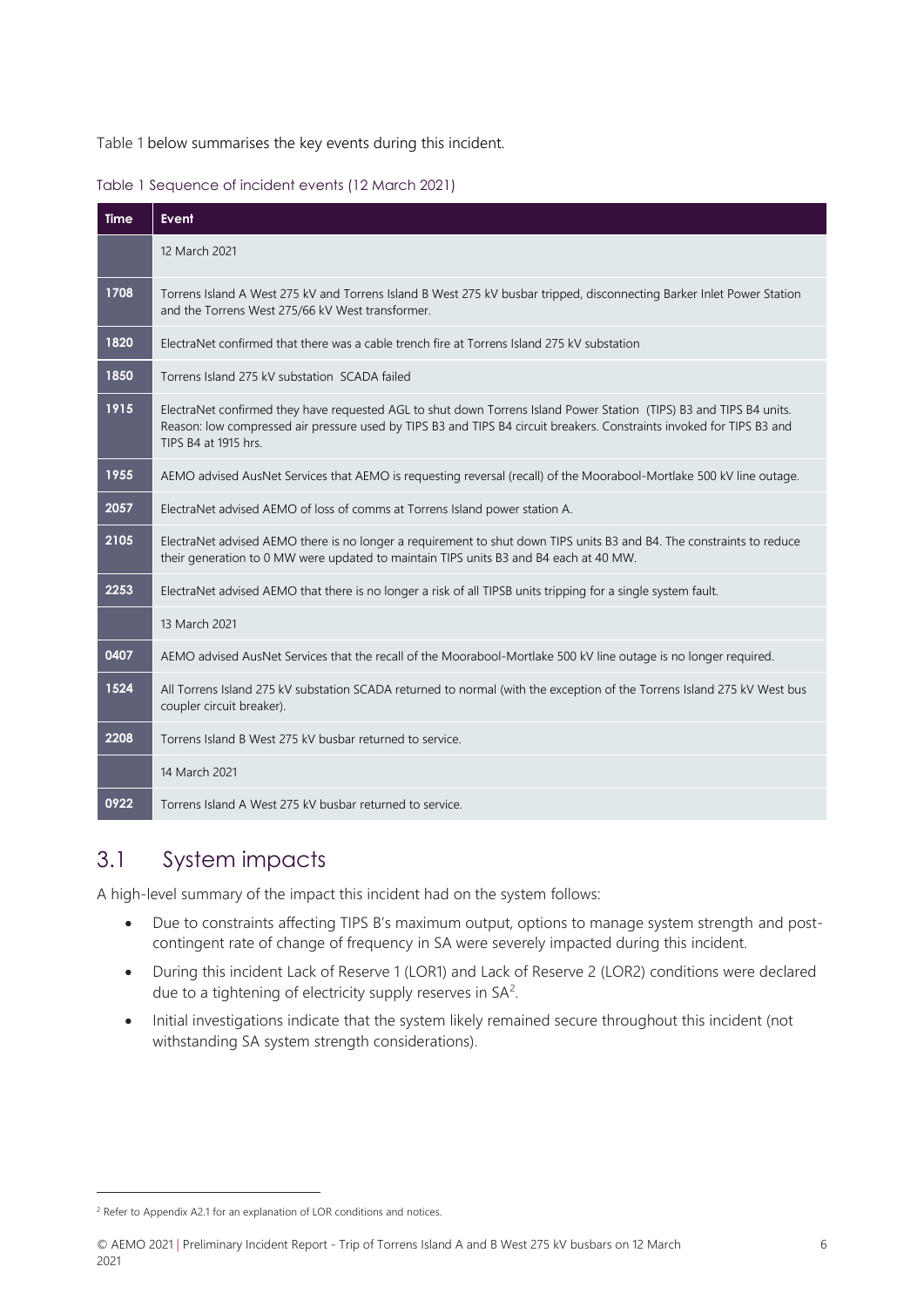# <span id="page-6-0"></span>**4. Reclassification**

- At 1756 hrs on 12 March 2021 AEMO issued market notice 83253 to reclassify the loss of TIPS B units 1, 2, 3 and 4 as a credible contingency event until further notice.
- At 2358 hrs on 12 March 2021 AEMO issued market notice 83276 to advise that the cause of the noncredible contingency had been identified. Cancellation of the reclass of the loss of all TIPS B station units as a credible contingency at 23:40 hrs.
- At 0036 hrs on 13 March 2021 AEMO issued market notice 83278 to reclassify the loss of Torrens Island A Magill 275 kV Line, Torrens Island A - Para 275 kV Line, Torrens Island A - Northfield 275 kV line and Torrens Island A-Kilburn 275 kV Line as a credible contingency until further notice.
- At 0903 hrs on 13 March 2021 AEMO issued market notice 83281 to reclassify the Torrens Island Port Adelaide North 66 kV Line, Torrens Island - Kilburn 66 kV Line, Torrens Island - New Osborne No 3 66 kV Line, Torrens Island - New Osborne No 4 66 kV Line, Torrens - Torrens North No 1 66 kV Line and Torrens - Torrens North No 2 66 kV Line as a credible contingency until further notice.
- At 1112 hrs on 13 March 2021 AEMO issued market notice 83283 to cancel the reclassification of Torrens Island A - Magill 275 kV Line, Torrens Island A - Para 275 kV Line, Torrens Island A - Northfield 275 kV line and Torrens Island A-Kilburn 275 kV Line as a credible contingency.
- At 1117 hrs on 13 March 2021 AEMO issued market notice 83282 to reclassify the trip of Torrens Island Power Station - Magill 275 kV Line and either Torrens Island A - Para 275 kV Line or Torrens Island A - Northfield 275 kV line or Torrens Island A - Kilburn 275 kV Line as a credible contingency.
- At 1151 hrs on 13 March 2021 AEMO issued market notice 83285 to cancel the reclassification of Torrens Island A - Magill 275 kV Line and either Torrens Island A - Para 275 kV Line or Torrens Island A - Northfield 275 kV line or Torrens Island A - Kilburn 275 kV Line as a credible contingency.
- At 1952 hrs on 14 March 2021 AEMO issued market notice 83355 to cancel the reclassification of the Torrens Island - Port Adelaide North 66 kV Line, Torrens Island - Kilburn 66 kV Line, Torrens Island - New Osborne No 3 66 kV Line, Torrens Island - New Osborne No 4 66 kV Line, Torrens - Torrens North No 1 66 kV Line and Torrens - Torrens North No 2 66 kV Line as a credible contingency.

# <span id="page-6-1"></span>**5. Constraints**

- S-BIPS ZERO from 1725 hrs 12/03/2021 to 2215 hrs 13/03/2021. This constraint limits Barker Inlet power station to 0MW output and was required because Barker Inlet power station was disconnected from the power system.
- S-TIPSB\_N-2 from 1750 hrs 12/03/2021 to 2350 hrs 12/03/2021. This constraint is to declare the loss of all Torrens Island B units as a credible contingency
- NC-S TORRB3 and NC-S TORRB4 from 2030 hrs 12/03/2021 to 2050 hrs 12/03/2021. These constraints are automatic constraints created in relation to the non-conformance of Torrens Island B power station unit 3 and unit 4 respectively.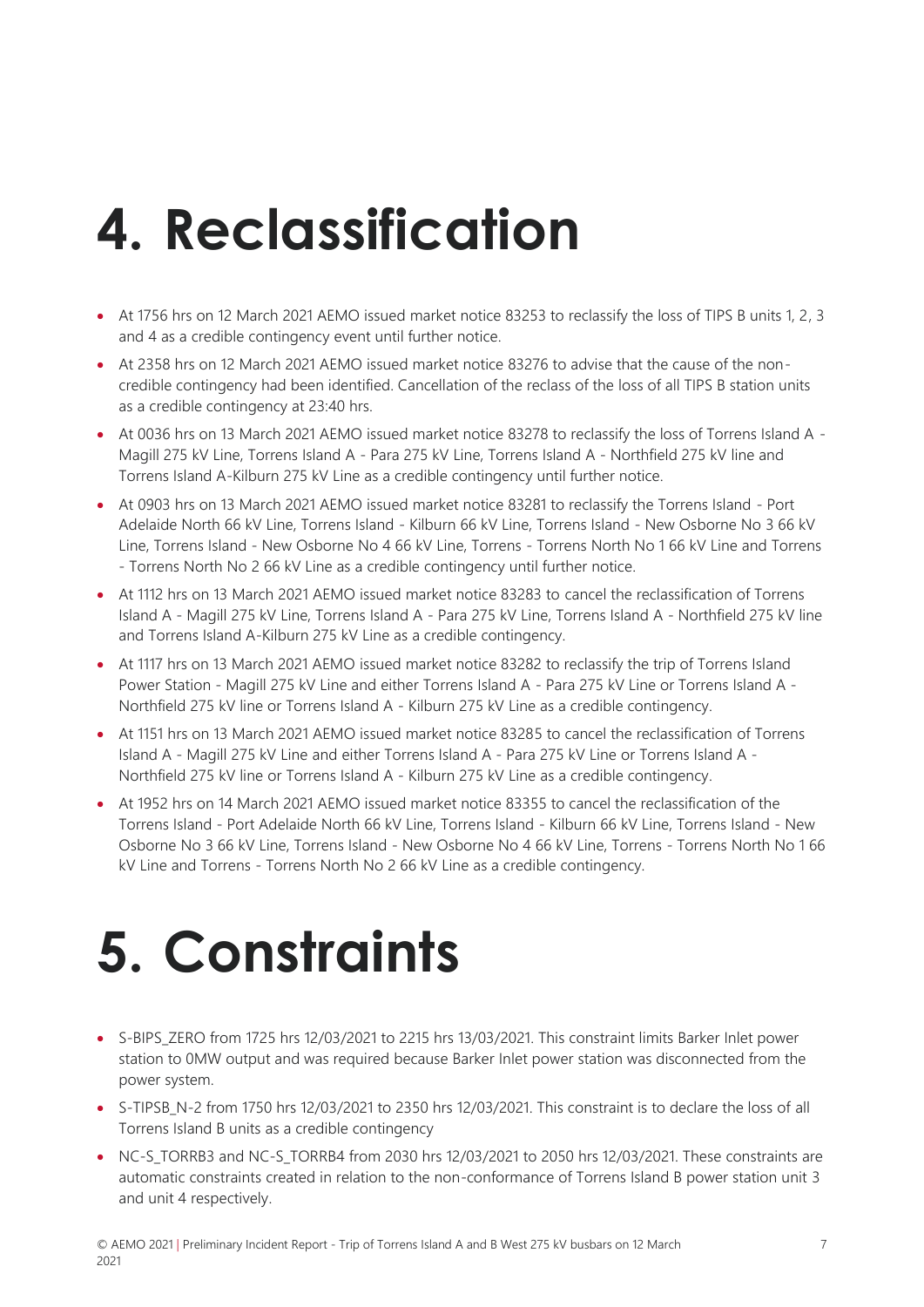- #TORRB3 E from 1915 hrs 12/03/2021 to 2100 hrs 12/03/2021 and subsequently extended to 2205 hrs on  $12/03/2021$ . This is a quick constraint<sup>3</sup> to limit the maximum output of Torrens Island B power station unit 3 to 0MW maximum output. This was required due to low air pressure on circuit breakers associated with unit 3.
- #TORRB4 E from 1915 hrs 12/03/2021 to 2100 hrs 12/03/2021 and subsequently extended to 2205 hrs on 12/03/2021. This is a quick constraint to limit the maximum output of Torrens Island B power station unit 4 to 0MW maximum output. This was required due to low air pressure on circuit breakers associated with unit 4.

### <span id="page-7-0"></span>**6. Market notices**

- At 1739 hrs on 12 March 2021 AEMO issued market notice 83251 to advise of the non-credible contingency event.
- At 1839 hrs on 12 March 2021 AEMO issued market notice 83254 to advise of a forecast LOR1 condition in SA for the following period: from 1900 hrs 12/03/2021 to 1930 hrs 12/03/2021.
- At 1845 hrs on 12 March 2021 AEMO issued market notice 83255 to advise of an actual LOR1 condition in SA from 1835 hrs. This condition was forecast to exist until 1930 hrs on 12 March 2021.
- At 1925 hrs on 12 March 2021 AEMO issued market notice 83258 to update the actual LOR1 condition in SA. This condition was forecast to exist until 2030 hrs on 12 March 2021.
- At 1933 hrs on 12 March 2021 AEMO issued market notice 83257 to cancel the AEMO direction to participants in SA issued under market notice 83144 at 1732 hrs on 07 March 2021.
- At 1947 hrs on 12 March 2021 AEMO issued market notice 83263 to advise of an actual LOR2 condition in SA from 1930 hrs. This condition was forecast to exist until 2030 hrs on 12 March 2021.
- At 1952 hrs on 12 March 2021 AEMO issued market notice 83262 to advise that AEMO had issued a direction to a participant in the SA region. For the purposes of the National Electricity Rules this is a direction under clause 4.8.9(a).
- At 2004 hrs on 12 March 2021 AEMO issued market notice 83265 to update the actual LOR1 condition in SA from 1835 hrs. This condition was forecast to exist until 2100 hrs on 12 March 2021.
- At 2033 hrs on 12 March 2021 AEMO issued market notice 83268 to cancel the actual LOR2 condition in SA from 2030 hrs.
- At 2042 hrs on 12 March 2021 AEMO issued market notice 83269 to update the capacity reserve requirements and minimum capacity available for the LOR1 condition in SA.
- At 2050 hrs on 12 March 2021 AEMO issued market notice 83270 to advise that Torrens Island power station unit B3 was non-conforming.
- At 2051 hrs on 12 March 2021 AEMO issued market notice 83271 to advise that Torrens Island power station unit B4 was non-conforming.
- At 2110 hrs on 12 March 2021 AEMO issued market notice 83273 to cancel the actual LOR1 condition in SA from 2110 hrs.

<sup>&</sup>lt;sup>3</sup> Constraints are generally referred to as 'quick constraints' when they are created manually by operational personnel, rather than from pre-defined constraint sets.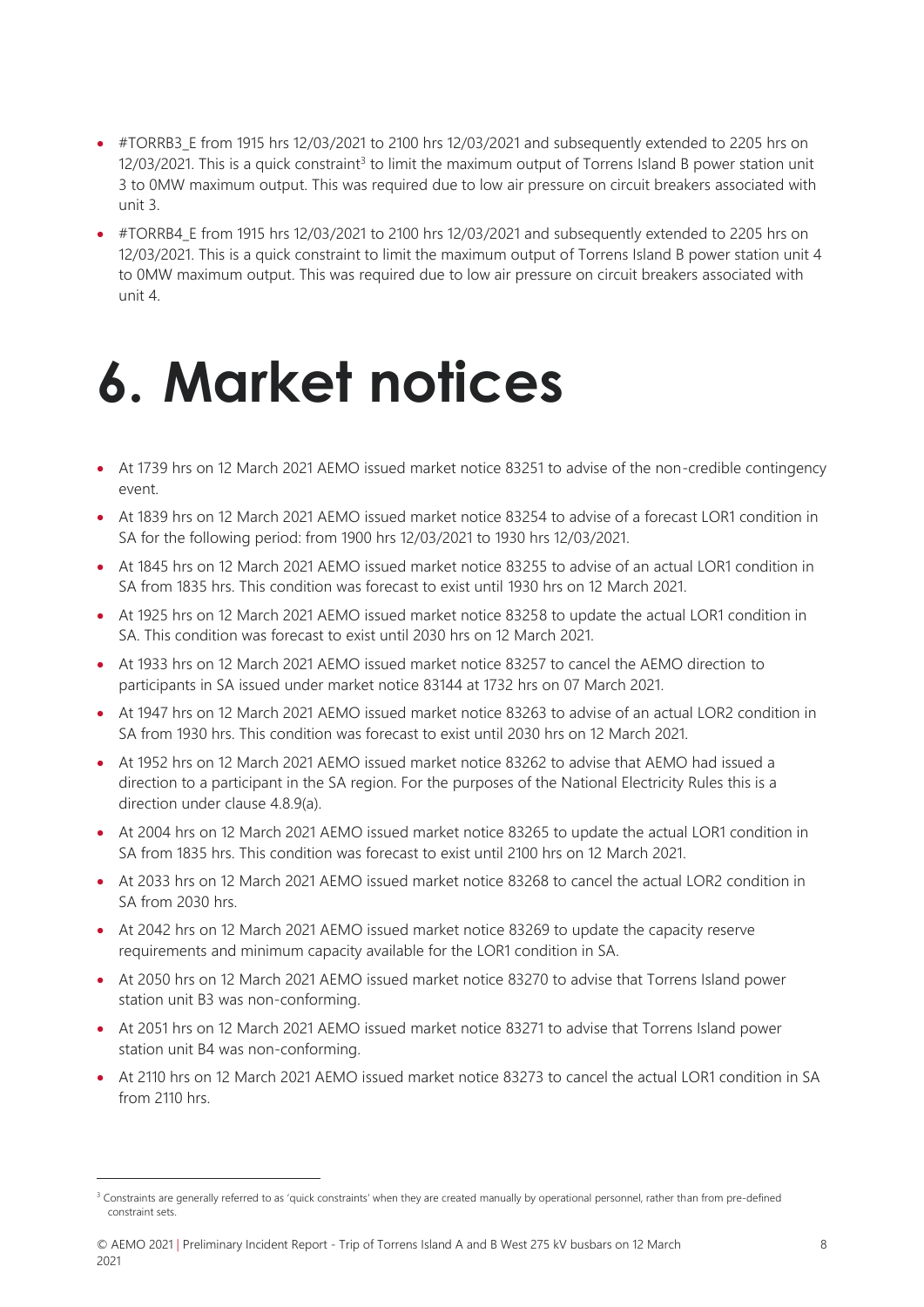# <span id="page-8-0"></span>**7. Next steps**

AEMO will continue its investigation into this incident and will publish a detailed power system event report. The investigation will include, but not be limited to, the below items:

- The cause of the CT failure at Torrens 275 kV substation.
- The causes of the Torren's 275 kV substation air system, communications and control systems and SCADA output deterioration, and the steps taken to manage/resolve this.
- The impact on system strength and the actions taken during the incident.
- The reasons for the LOR1 and LOR2 condition notices and steps taken in response to these notices.
- Further assessment of system security throughout the event.
- Details of the directions AEMO issued to generators during this incident.
- Any commonalities with other events, such as the Torrens Island CT failure that occurred on 20 January 2020<sup>4</sup> .
- Any recommendations arising from the investigation.

AEMO will include any additional findings in its final report on this event.

<sup>4</sup> Se[e https://www.aemo.com.au/-/media/files/electricity/nem/market\\_notices\\_and\\_events/power\\_system\\_incident\\_reports/2020/tips-a-275kv-west-bus-20](https://www.aemo.com.au/-/media/files/electricity/nem/market_notices_and_events/power_system_incident_reports/2020/tips-a-275kv-west-bus-20-jan-2020.pdf?la=en) [jan-2020.pdf?la=en](https://www.aemo.com.au/-/media/files/electricity/nem/market_notices_and_events/power_system_incident_reports/2020/tips-a-275kv-west-bus-20-jan-2020.pdf?la=en)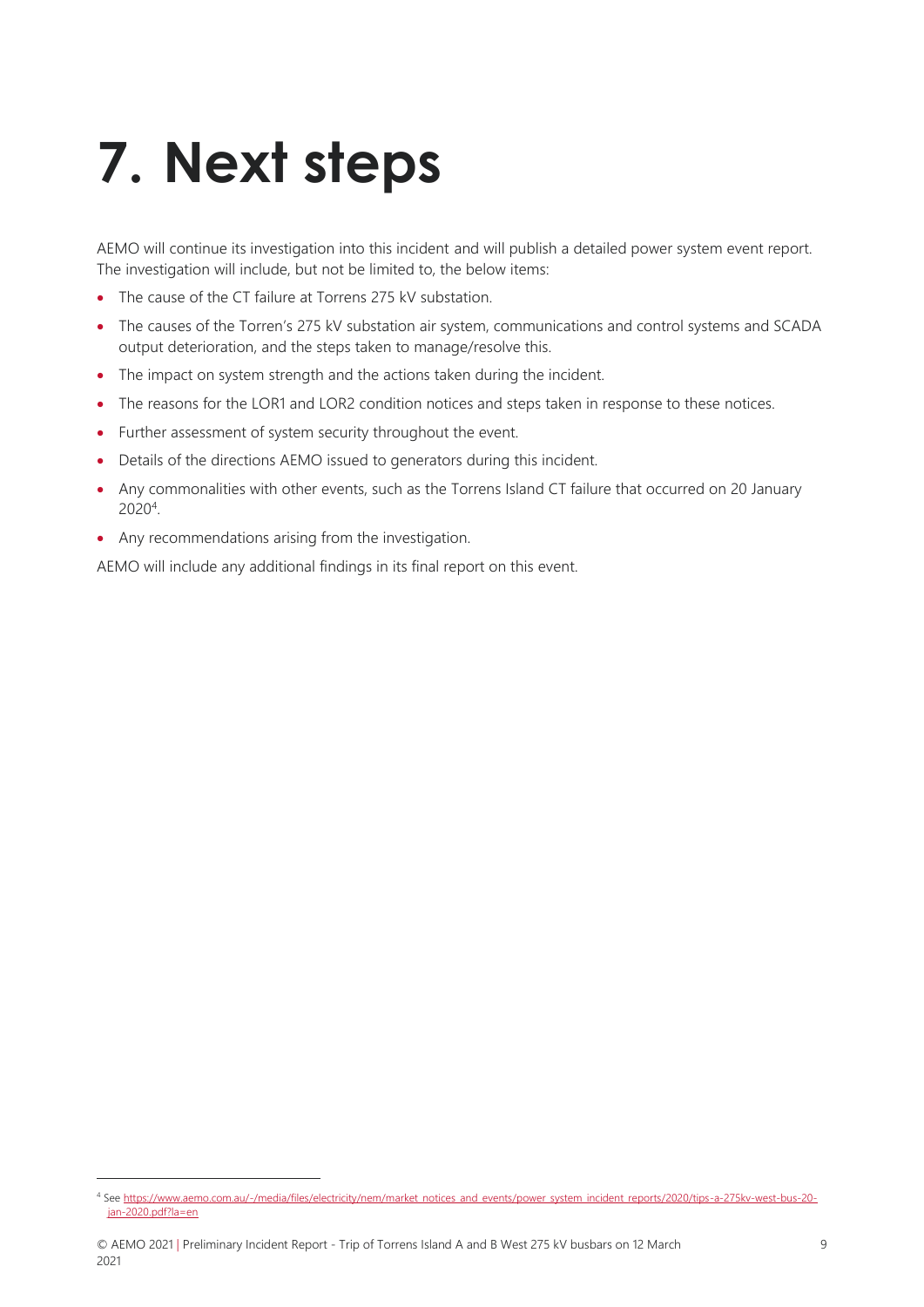# <span id="page-9-0"></span>**A1. System Diagrams**



#### Figure 1: Pre fault system diagram

#### Figure 2: Post fault system diagram